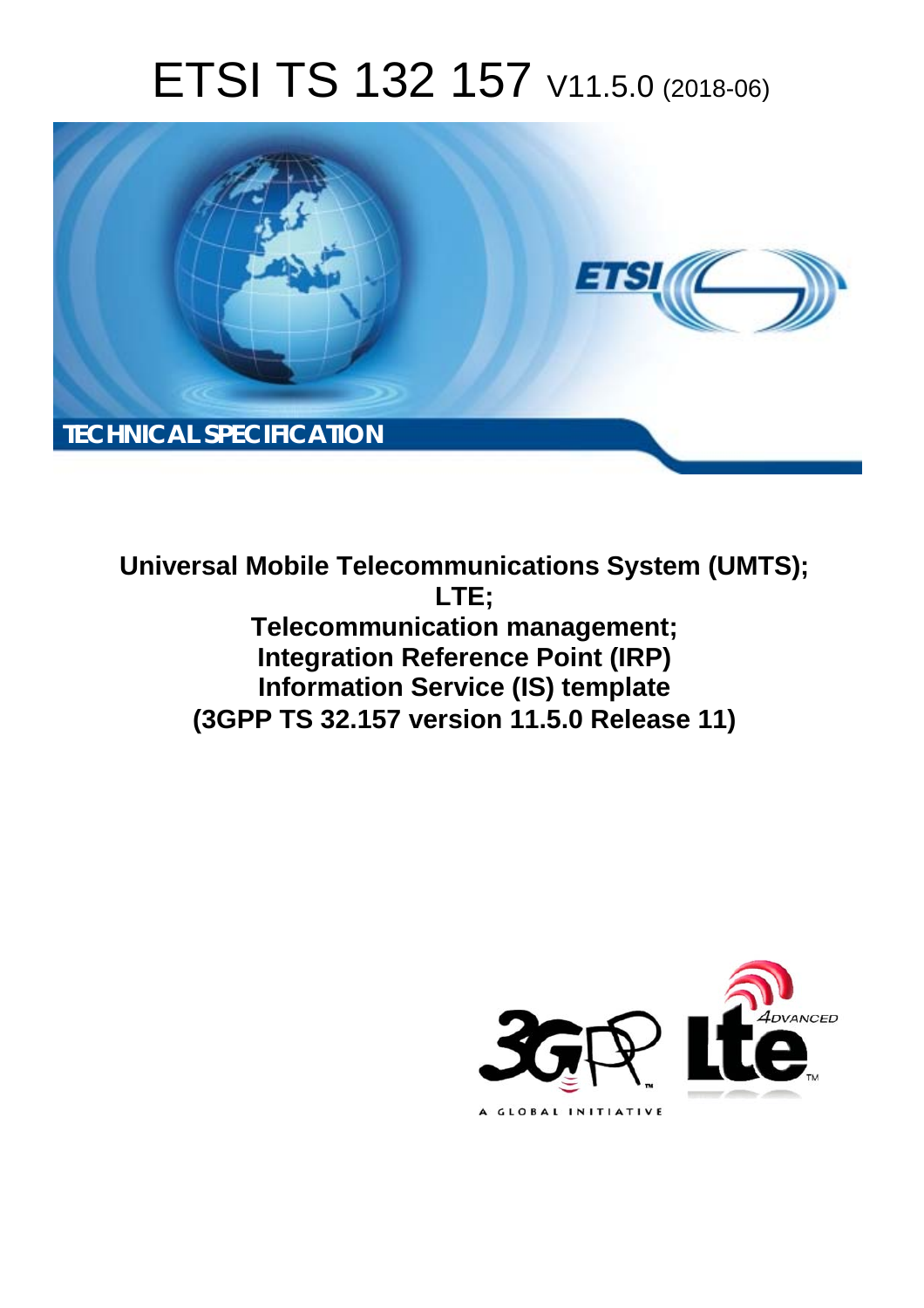Reference RTS/TSGS-0532157vb50

> Keywords LTE,UMTS

#### *ETSI*

#### 650 Route des Lucioles F-06921 Sophia Antipolis Cedex - FRANCE

Tel.: +33 4 92 94 42 00 Fax: +33 4 93 65 47 16

Siret N° 348 623 562 00017 - NAF 742 C Association à but non lucratif enregistrée à la Sous-Préfecture de Grasse (06) N° 7803/88

#### *Important notice*

The present document can be downloaded from: <http://www.etsi.org/standards-search>

The present document may be made available in electronic versions and/or in print. The content of any electronic and/or print versions of the present document shall not be modified without the prior written authorization of ETSI. In case of any existing or perceived difference in contents between such versions and/or in print, the only prevailing document is the print of the Portable Document Format (PDF) version kept on a specific network drive within ETSI Secretariat.

Users of the present document should be aware that the document may be subject to revision or change of status. Information on the current status of this and other ETSI documents is available at <https://portal.etsi.org/TB/ETSIDeliverableStatus.aspx>

If you find errors in the present document, please send your comment to one of the following services: <https://portal.etsi.org/People/CommiteeSupportStaff.aspx>

#### *Copyright Notification*

No part may be reproduced or utilized in any form or by any means, electronic or mechanical, including photocopying and microfilm except as authorized by written permission of ETSI. The content of the PDF version shall not be modified without the written authorization of ETSI. The copyright and the foregoing restriction extend to reproduction in all media.

> © ETSI 2018. All rights reserved.

**DECT**TM, **PLUGTESTS**TM, **UMTS**TM and the ETSI logo are trademarks of ETSI registered for the benefit of its Members. **3GPP**TM and **LTE**TM are trademarks of ETSI registered for the benefit of its Members and of the 3GPP Organizational Partners. **oneM2M** logo is protected for the benefit of its Members.

**GSM**® and the GSM logo are trademarks registered and owned by the GSM Association.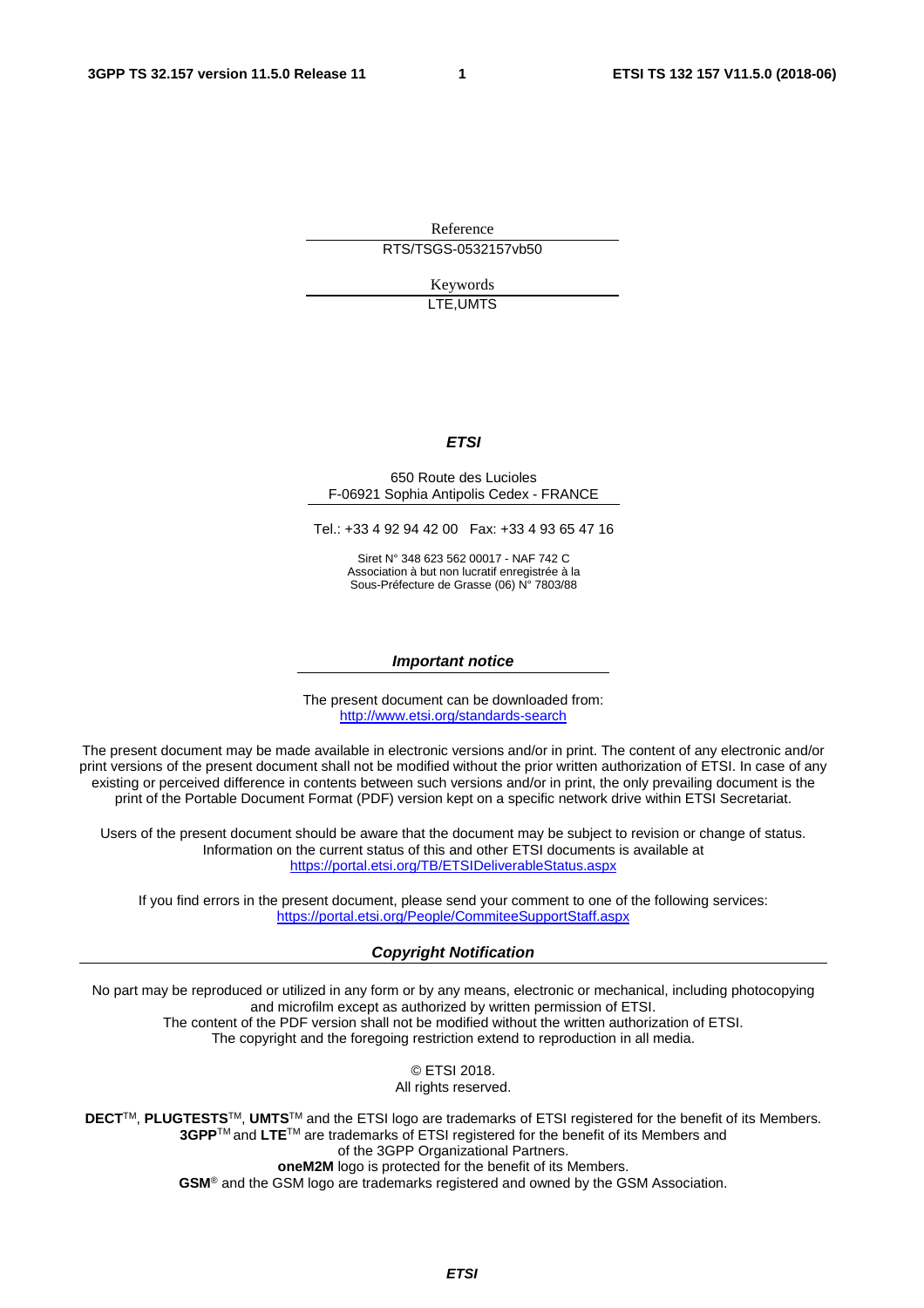### Intellectual Property Rights

#### Essential patents

IPRs essential or potentially essential to normative deliverables may have been declared to ETSI. The information pertaining to these essential IPRs, if any, is publicly available for **ETSI members and non-members**, and can be found in ETSI SR 000 314: *"Intellectual Property Rights (IPRs); Essential, or potentially Essential, IPRs notified to ETSI in respect of ETSI standards"*, which is available from the ETSI Secretariat. Latest updates are available on the ETSI Web server ([https://ipr.etsi.org/\)](https://ipr.etsi.org/).

Pursuant to the ETSI IPR Policy, no investigation, including IPR searches, has been carried out by ETSI. No guarantee can be given as to the existence of other IPRs not referenced in ETSI SR 000 314 (or the updates on the ETSI Web server) which are, or may be, or may become, essential to the present document.

#### **Trademarks**

The present document may include trademarks and/or tradenames which are asserted and/or registered by their owners. ETSI claims no ownership of these except for any which are indicated as being the property of ETSI, and conveys no right to use or reproduce any trademark and/or tradename. Mention of those trademarks in the present document does not constitute an endorsement by ETSI of products, services or organizations associated with those trademarks.

### Foreword

This Technical Specification (TS) has been produced by ETSI 3rd Generation Partnership Project (3GPP).

The present document may refer to technical specifications or reports using their 3GPP identities, UMTS identities or GSM identities. These should be interpreted as being references to the corresponding ETSI deliverables.

The cross reference between GSM, UMTS, 3GPP and ETSI identities can be found under [http://webapp.etsi.org/key/queryform.asp.](http://webapp.etsi.org/key/queryform.asp)

### Modal verbs terminology

In the present document "**shall**", "**shall not**", "**should**", "**should not**", "**may**", "**need not**", "**will**", "**will not**", "**can**" and "**cannot**" are to be interpreted as described in clause 3.2 of the [ETSI Drafting Rules](https://portal.etsi.org/Services/editHelp!/Howtostart/ETSIDraftingRules.aspx) (Verbal forms for the expression of provisions).

"**must**" and "**must not**" are **NOT** allowed in ETSI deliverables except when used in direct citation.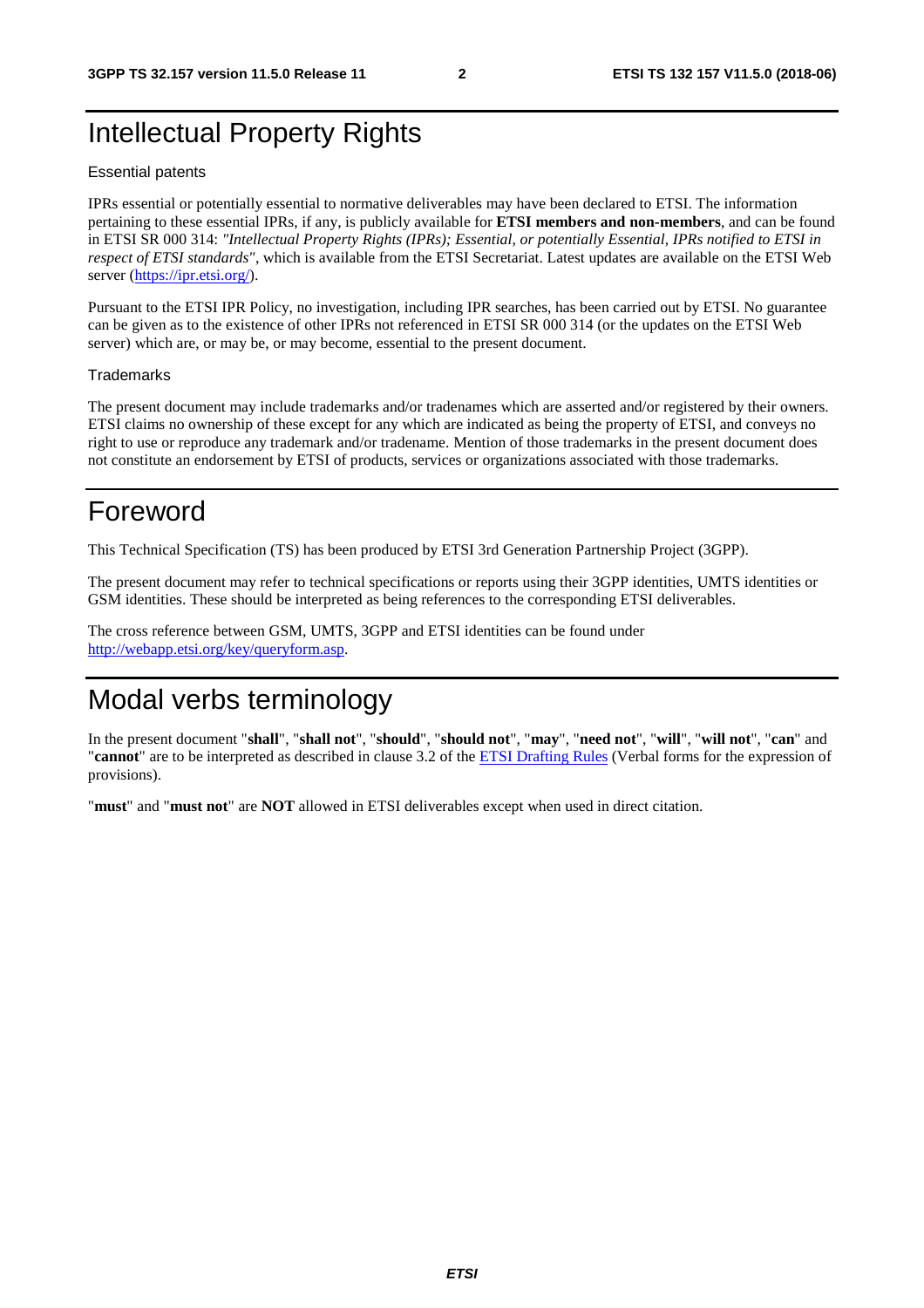## Contents

| $\mathbf{1}$   |                               |  |
|----------------|-------------------------------|--|
| $\overline{2}$ |                               |  |
| $\mathfrak{Z}$ |                               |  |
| 3.1            |                               |  |
| 3.2            |                               |  |
| $\overline{4}$ |                               |  |
| 4.1            |                               |  |
| 4.2            |                               |  |
| 4.3            |                               |  |
|                | <b>Annex A (informative):</b> |  |
|                |                               |  |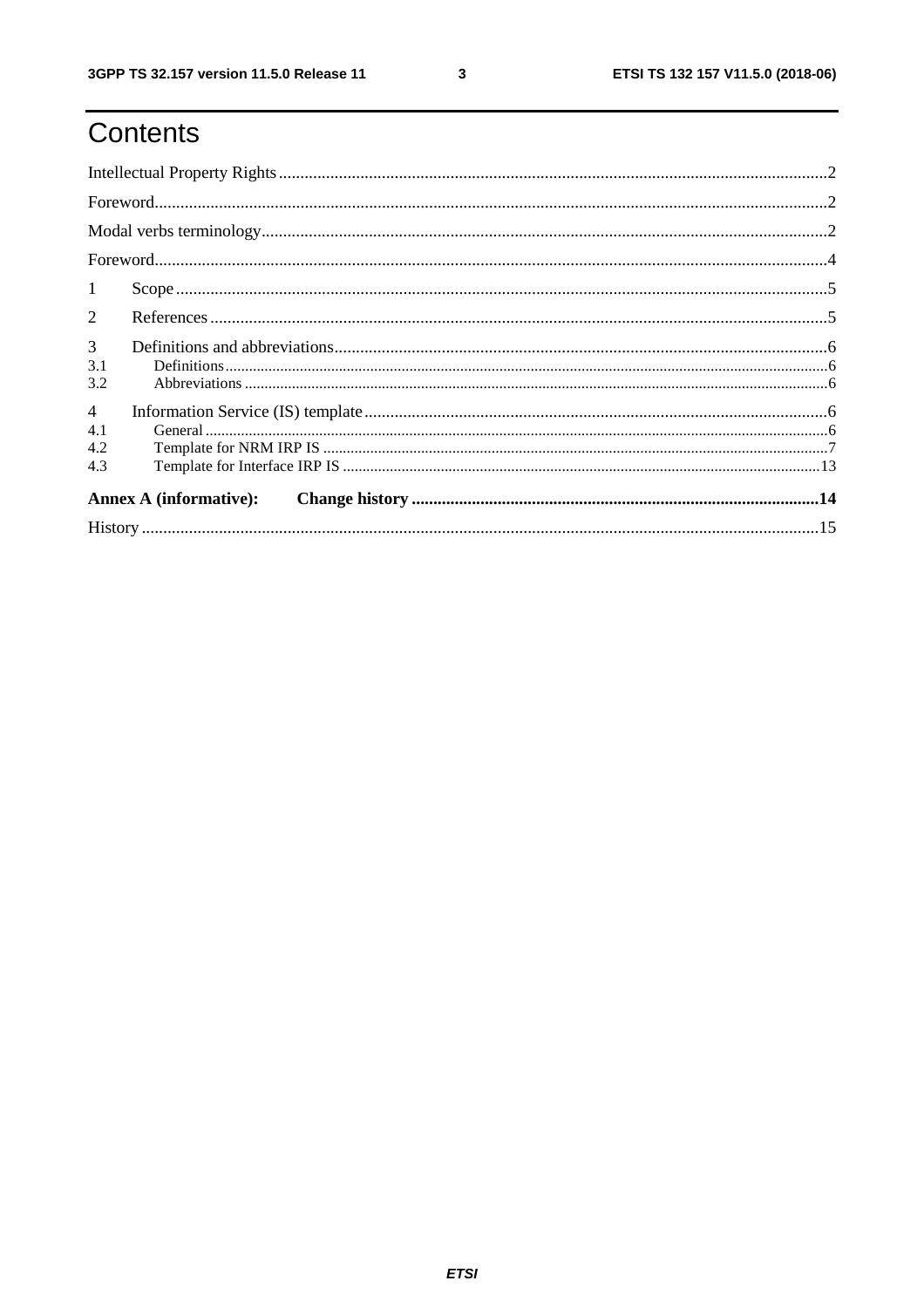## Foreword

This Technical Specification has been produced by the 3rd Generation Partnership Project (3GPP).

The contents of the present document are subject to continuing work within the TSG and may change following formal TSG approval. Should the TSG modify the contents of the present document, it will be re-released by the TSG with an identifying change of release date and an increase in version number as follows:

Version x.y.z

where:

- x the first digit:
	- 1 presented to TSG for information;
	- 2 presented to TSG for approval;
	- 3 or greater indicates TSG approved document under change control.
- y the second digit is incremented for all changes of substance, i.e. technical enhancements, corrections, updates, etc.
- z the third digit is incremented when editorial only changes have been incorporated in the document.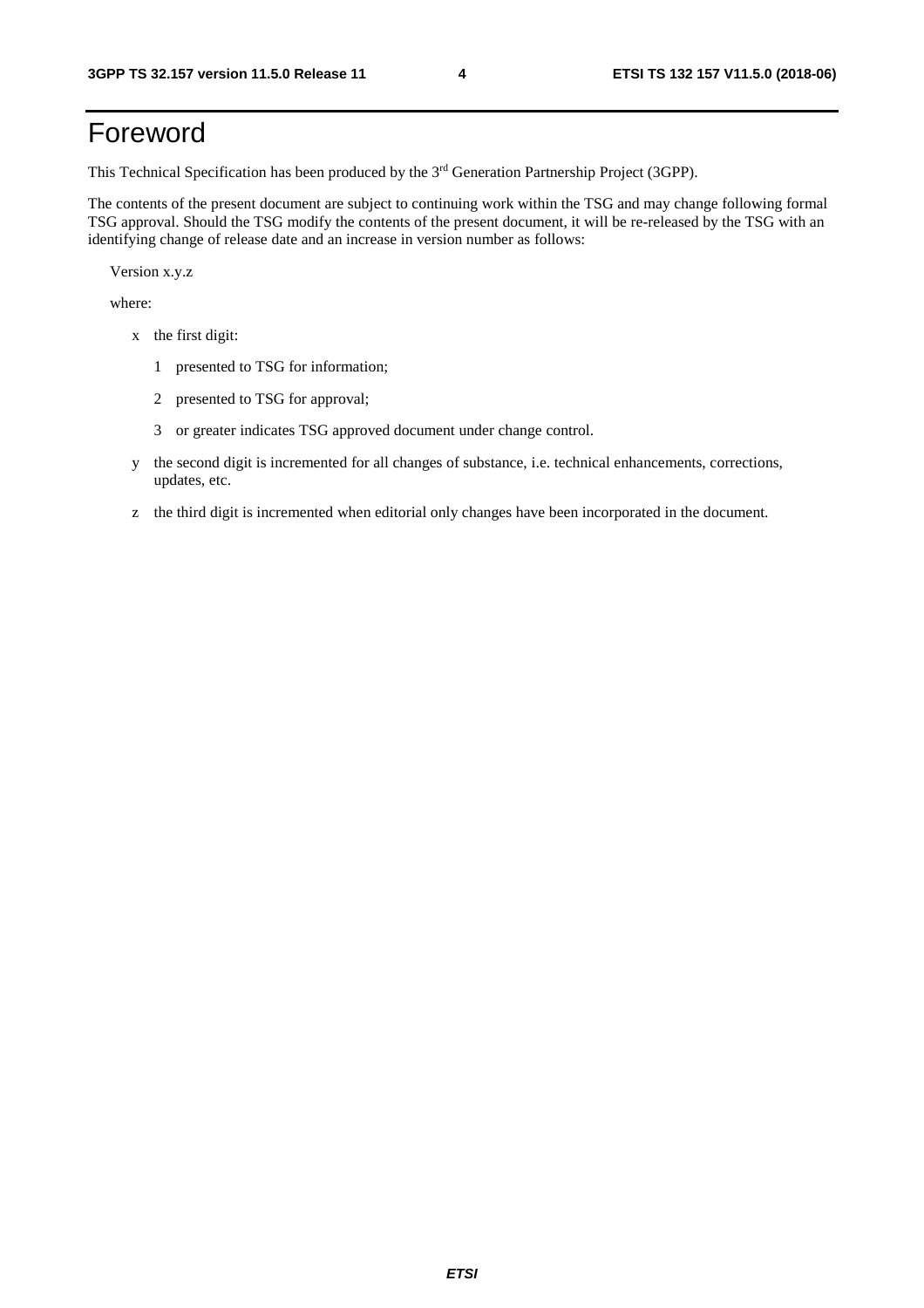## 1 Scope

The present document contains the template to be used for the production of all Integration Reference Point (IRP) Information Service (IS) specifications for Converged Management.

## 2 References

The following documents contain provisions which, through reference in this text, constitute provisions of the present document.

- References are either specific (identified by date of publication, edition number, version number, etc.) or non-specific.
- For a specific reference, subsequent revisions do not apply.
- For a non-specific reference, the latest version applies. In the case of a reference to a 3GPP document (including a GSM document), a non-specific reference implicitly refers to the latest version of that document *in the same Release as the present document*.
- [1] 3GPP TS 32.101: "Telecommunication management; Principles and high level requirements".
- [2] 3GPP TS 32.102: "Telecommunication management; Architecture".
- [3] 3GPP TS 32.150: "Telecommunication management; Integration Reference Point (IRP) Concept and definitions".
- [4] 3GPP TS 32.156: "Telecommunication management; Fixed Mobile Convergence (FMC) Model Repertoire
- [5] 3GPP TS 32.302: "Telecommunication management; Configuration Management (CM); Notification Integration Reference Point (IRP): Information Service (IS)".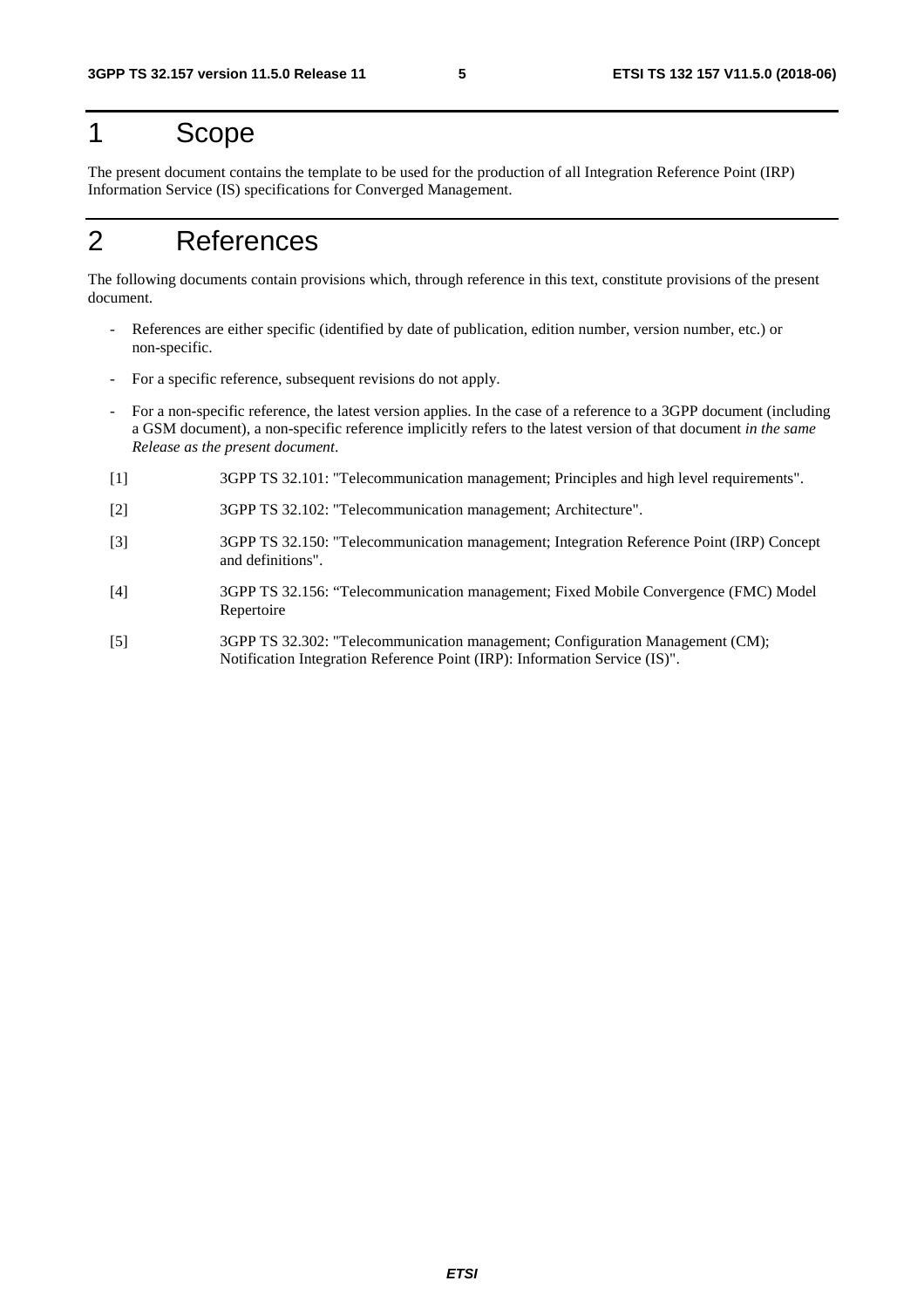## 3 Definitions and abbreviations

### 3.1 Definitions

For the purposes of the present document, the terms and definitions given in 3GPP TS 32.101 [1], 3GPP TS 32.102 [2], 3GPP TS 32.150 [3] and the following apply:

**IRPAgent:** See 3GPP TS 32.150 [3].

**IRPManager:** See 3GPP TS 32.150 [3].

### 3.2 Abbreviations

For the purposes of the present document, the abbreviations given in 3GPP TS 32.101 [1], 3GPP TS 32.102 [2], 3GPP TS 32.150 [3] and the following apply:

| <b>Information Object Class</b>  |
|----------------------------------|
| Integration Reference Point      |
| <b>Information Service</b>       |
| <b>Object Management Group</b>   |
| Unified Modelling Language (OMG) |
|                                  |

## 4 Information Service (IS) template

### 4.1 General

The present document contains the templates to be used for the production of all Integration Reference Point (IRP) Information Service (IS) specifications for Converged Management.

Clause 4.2 is applicable for NRM IRP IS specifications.

Clause 4.3 is applicable for Interface IRP IS specifications.

For the introductory clauses 2 and 3 of all IRP ISs, the text shall be written conforming to the standard 3GPP TS template (i.e. not this template).

The IS template uses qualifiers M, O, CM, CO and C. The semantics of these qualifiers are defined in [4].

The IS template uses type definition as one characteristic to describe class attributes and operation/notification parameters. The valid type definitions that can be used and their semantics are defined in [4].

Usage of fonts shall be according to the following table.

| <b>Item</b>                                                 | <b>Font</b> |
|-------------------------------------------------------------|-------------|
| Class names                                                 | Courier New |
| Attribute names                                             | Courier New |
| Operation names                                             | Courier New |
| Parameter names                                             | Courier New |
| Assertion names                                             | Courier New |
| Notification names                                          | Courier New |
| <b>Exception names</b>                                      | Courier New |
| State names                                                 | Arial       |
| Matching Information                                        | Courier New |
| Information Type                                            | Courier New |
| Legal Values                                                | Courier New |
| NOTE: These font requirements do not apply to UML diagrams. |             |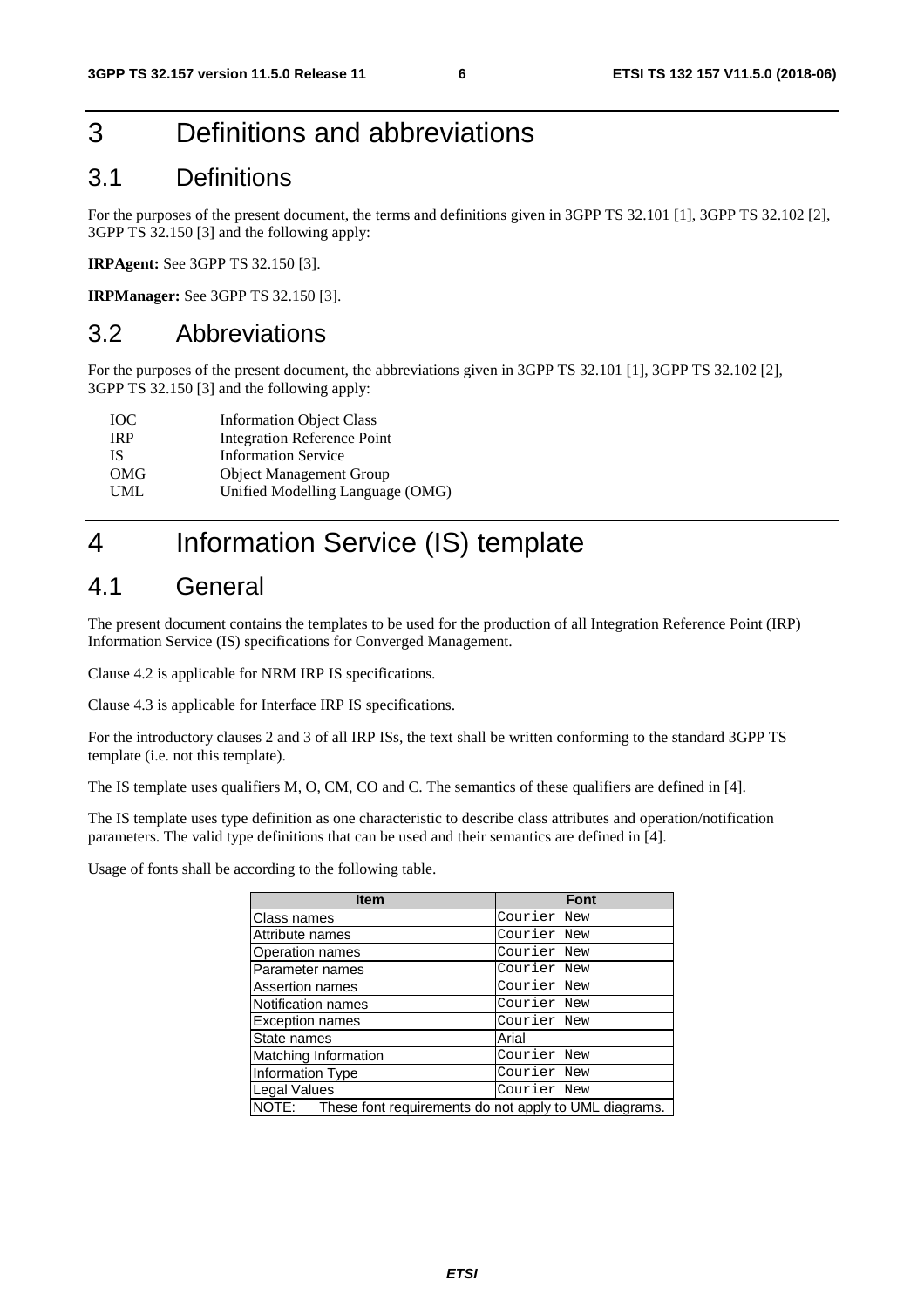### 4.2 Template for NRM IRP IS

### W1 Scope

*The following quoted text is relevant for all NRM IRP ISs. It shall be copied as the first two paragraphs of the NRM IRP IS specification. IRP IS author may add additional paragraph(s) if necessary.* 

"

The present document specifies the  $\langle \langle n \rangle \rangle$  *(where*  $\langle \langle n \rangle \rangle$  *shall be substituted by the name of the NRM IRP IS concerned such as 'HNS', 'E\_UTRAN', 'GERAN')* network resource information that can be communicated between an IRPAgent and an IRPManager for telecommunication network management purposes, including management of converged networks.

This document specifies the semantics and behaviour of information object class attributes and relations visible across the reference point in a protocol and technology neutral way. It does not define their syntax and encoding.

W2 References

*TBD* 

"

## W3 Definitions and abbreviations

 *TBD* 

## W4 Model

### W4.1 Imported information entities and local labels

*This clause identifies a list of information entities (e.g. information object class, interface, attribute) that have been defined in other specifications and that are imported in the present (target) specification. All imported entities shall be treated as if they are defined locally in the target specification. One usage of import is for inheritance purpose.* 

*Each element of this list is a pair (label reference, local label). The label reference contains the name of the specification where the information entity is defined, the information entity type and its name. The local label contains the name of the information entity that appears in the target specification. The local label can then be used throughout the target specification instead of that which appears in the label reference.* 

*This information is provided in a table. An example of such a table is given here below:* 

| Label reference                                         | Local label |
|---------------------------------------------------------|-------------|
| 3GPP TS 32.622 [71], information object class, Top  Top |             |

### W4.2 Class diagram

W4.2.1 Relationships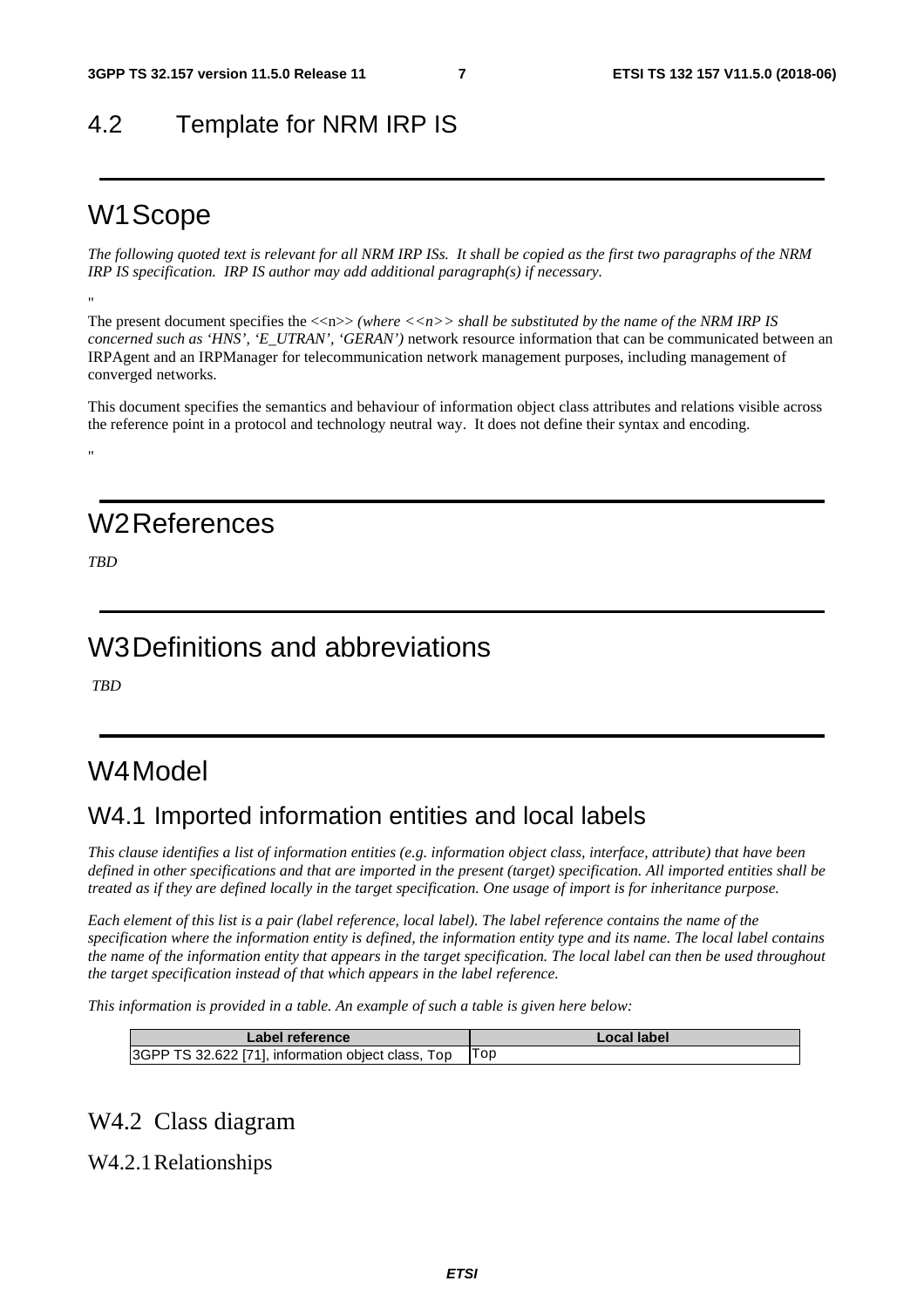*This first set of diagrams represents all classes defined in this IS with all their relationships and all their attributes, including relationships with imported information entities (if any). These diagrams shall contain class cardinalities (for associations as well as containment relationships) and may also contain role names. These shall be UML compliant class diagrams (see also [*4*]).* 

*Characteristics (attributes, relationships) of imported information entities need not to be repeated in the diagrams. Allowable classes are specified in [4].* 

*Use this as the first paragraph: "*This clause depicts the set of classes (e.g. IOCs) that encapsulates the information relevant for this IRP. This clause provides an overview of the relationships between relevant classes in UML. Subsequent clauses provide more detailed specification of various aspects of these classes."

#### W4.2.2 Inheritance

*This second set of diagrams represents the inheritance hierarchy of all classes defined in this specification. These diagrams do not need to contain the complete inheritance hierarchy but shall at least contain the parent classes of all classes defined in the present document. By default, a class inherits from the class "top".* 

*Characteristics (attributes, relationships) of imported classes need not to be repeated in the diagrams.* 

*NOTE: some inheritance relationships presented in clause X.2.2 can be repeated in clause X.2.1 to enhance readability.* 

*Use "*This subclause depicts the inheritance relationships." *as the first paragraph.*

### W4.3 Class definitions

*Each class is defined using the following structure.* 

*Inherited items (attributes etc.) shall not be shown, as they are defined in the parent class(es) and thus valid for the subclass.* 

#### W4.3.a InformationObjectClassName

*InformationObjectClassName is the name of the information object class.* 

*The "a" represents a number, starting at 1 and increasing by 1 with each new definition of a class.* 

#### W4.3.a.1 Definition

*The <definition> clause is written in natural language. The <definition> clause refers to the class itself.* 

*Optionally, information on traceability back to one or more requirements supported by this class can be defined here, in the following form:* 

| <b>Referenced TS</b> | <b>Requirement label</b> | <b>Comment</b>         |
|----------------------|--------------------------|------------------------|
| 3GPPTS32.xyz[xy]     | REQ-SM-CON-23            | Optional clarification |
| $ 3GPPTS32xyz$ [xy]  | REQ-SM-FUN-11            | Optional clarification |

#### W4.3.a.2 Attributes

*The <attributes> clause presents the list of attributes, which are the manageable properties of the class. Each attribute is characterised by some of the attribute properties (see Table 1 of [4]), i.e. supportQualifier, isReadable, isWritable, isInvariant and isNotifyable.* 

*The legal values and their semantics for attribute properties are defined in [4].* 

*This information is provided in a table.* 

*An example below indicates*

|          | Attribute name Support Qualifier   isReadable   isWritable   isInvariant   isNotifyable |  |  |
|----------|-----------------------------------------------------------------------------------------|--|--|
| eNodeBId |                                                                                         |  |  |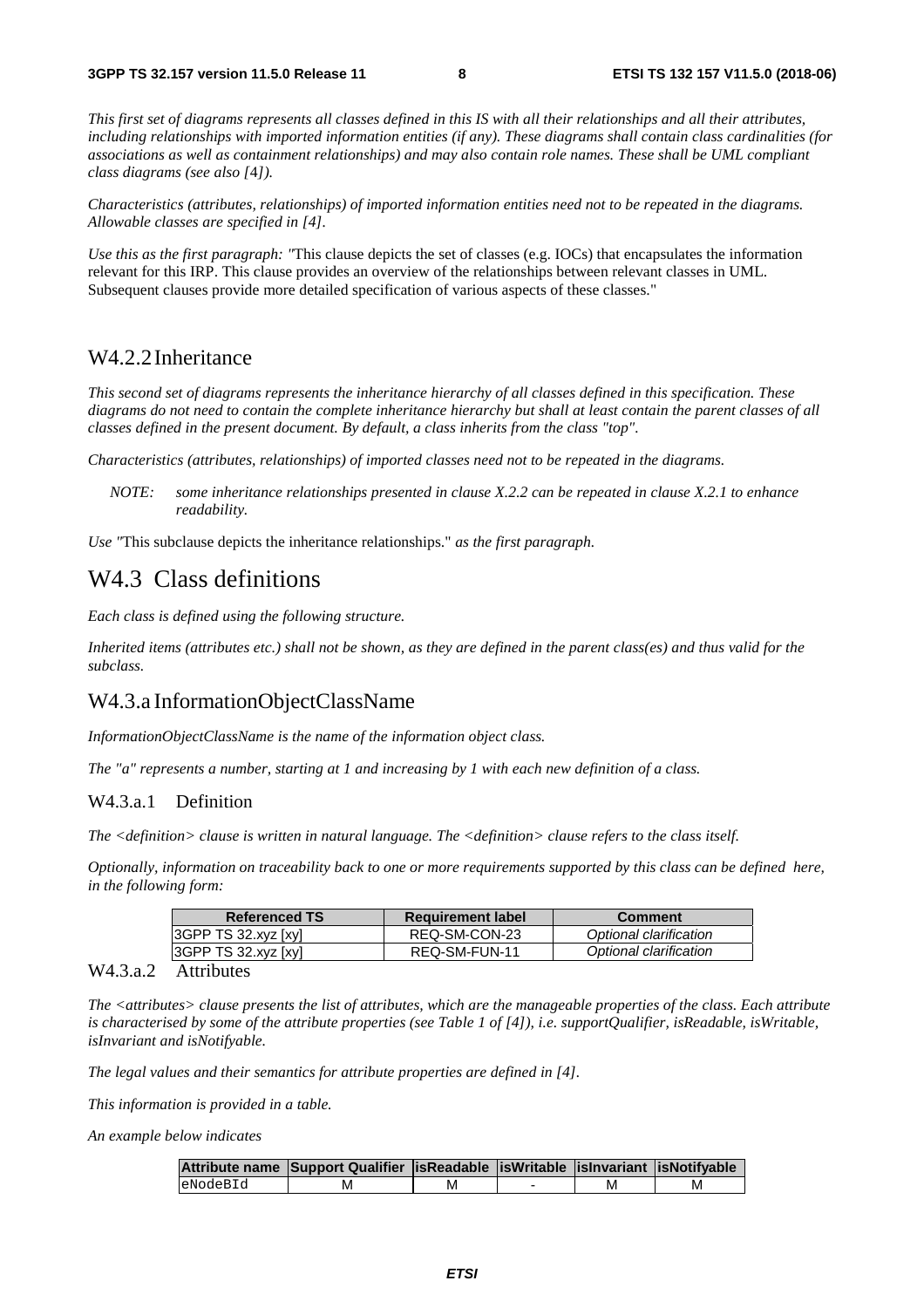*Another example below indicates that the attribute password1 is not readable, is writable, is not an invariant and no notifyAttributeValueChange will be emitted when the attribute value is changed.* 

| Attribute name | Support Qualifier   is Readable | <b>isWritable</b> | islnvariant | <b>isNotifvable</b> |
|----------------|---------------------------------|-------------------|-------------|---------------------|
| passwordl      |                                 | M                 |             |                     |

*Another example below indicates that the attribute password2 and password1 (in example above) has same qualifiers for the shown properties except that of isReadable. In the case of password1, the standard specification determines the qualifier to be M, i.e. it is readable. In the case of password2, the standard specification does not make a determination. The vendor would make the determination if the attribute is readable or not readable.* 

| <b>Attribute name</b> | Support Qualifier   is Readable | <b>isWritable</b> | islnvariant | <b>isNotifvable</b> |
|-----------------------|---------------------------------|-------------------|-------------|---------------------|
| password2             |                                 | M                 |             |                     |

*In case there is one or more attributes related to role (see section 5.2.9 of [4]), the attributes related to role shall be specified at the bottom of the table with a divider "Attribute related to role", as shown in the following example:* 

| Attribute name               | <b>Support Qualifier</b> | isReadable | isWritable | islnvariant | <b>isNotifvable</b> |
|------------------------------|--------------------------|------------|------------|-------------|---------------------|
| aTMChannelTerminationPointid | м                        | M          |            | м           | м                   |
|                              |                          |            |            |             |                     |
| $\cdots$                     |                          |            |            |             |                     |
| Attribute related to role    |                          |            |            |             |                     |
| theATMPathTerminationPoint   | м                        | M          |            |             | м                   |
| theIubLink                   | м                        |            |            |             | м                   |

*This clause shall state "None." when there is no attribute to define.*

#### W4.3.a.3 Attribute constraints

*The <attribute constraints> clause presents constraints for the attributes, and one use is to present the predicates for conditional qualifiers (CM/CO).* 

*This information is provided in a table. An example of such a table is given here below:* 

| <b>Name</b>                  | <b>Definition</b>                                                 |
|------------------------------|-------------------------------------------------------------------|
| pci CM write qualifier       | Centralized PCI assignment (see TS 32.500, ref [15] clause 6.1.6) |
|                              | is supported.                                                     |
| pcilist CM support qualifier | Distributed PCI assignment (see TS 32.500, ref [15] clause 6.1.6) |
|                              | is supported.                                                     |
| partOfSectorPower CM support | The IOC Sector Equipment Function is used.                        |
| qualifier                    |                                                                   |
| attributeX max value         | The value of attributeX shall be within the specified value       |
|                              | range but may never be higher than the value of attributey.       |

*This clause shall state "None." when there is no attribute constraint to define.* 

#### W4.3.a.4 Notifications

*The < Notifications> clause, for this class, presents one of the following options:* 

- *a) The class defines (and independent from those inherited) the support of a set of notifications that is identical to that defined in clause W.4.5. In such case, use "The common notifications defined in clause W.4.5 are valid for this class, without exceptions or additions." as the lone sentence of this clause.*
- *b) The class defines (and independent from those inherited) the support of a set of notifications that is a superset of that defined in clause W.4.5. In such case, use "The common notifications defined in clause W.4.5 are valid for this IOC. In addition, the following set of notification is also valid." as the lone paragraph of this clause. Then, define the 'additional' notifications in a table. See clause W.4.5 for the notification table format.*
- *c) The class defines (and independent from those inherited) the support of a set of notifications that is not identical to, nor a superset of, that defined in clause W.4.5. In such case, use "The common notifications defined in clause*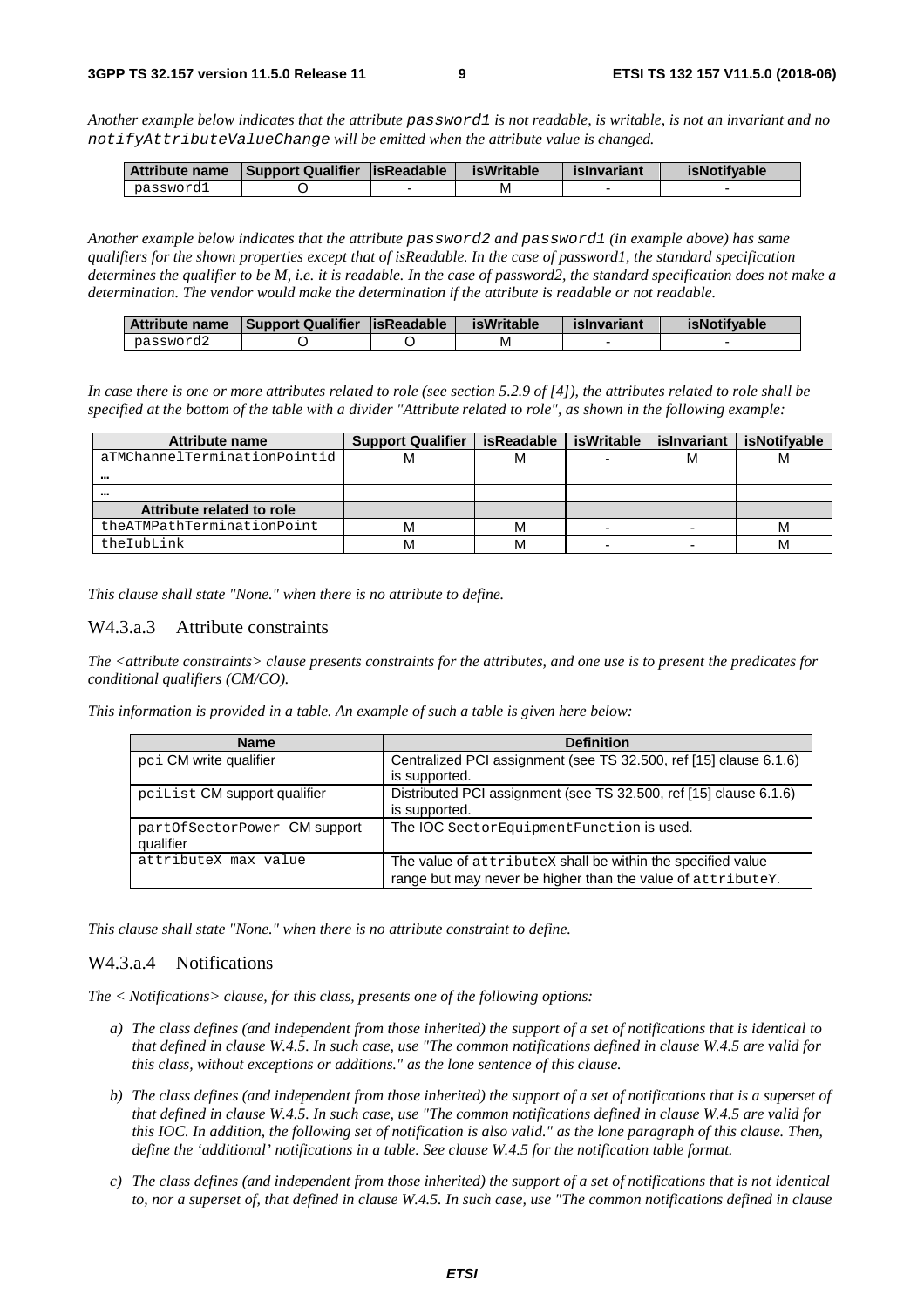*W.4.5 are not valid for this IOC. The set of notifications defined in the following table is valid." as the lone paragraph of this clause. Specify the set of notifications in a table. See clause W.4.5 for the notification table format.* 

*d) The class does not define (and independent from those inherited) the support of any notification. In such case, use "There is no notification defined." as the lone sentence of this clause.* 

*The notifications identified (i.e. option-a, option-b and option-c above) in this clause are notifications that can be emitted across the Itf-N, where the "object class" and "object instance" parameters of the notification header (see note 2) of these notifications identifies an instance of the class (or its direct or indirect derived class) defined by the encapsulating clause (i.e. clause W4.3.a).* 

*The notifications identified (i.e. option-a and option-b above) in this clause, may originate from implementation object(s) whose identifier may or may not be the same as that carried in the notification parameters "object class" and "object instance". Hence the identification of notifications in this clause does not imply nor identify those notifications as being originated from an instance of the class (or its direct or indirect derived class) defined by the encapsulating clause (i.e. clause W4.3.a).* 

- *NOTE 1: This clause shall state "This class does not support any notification." (see option-c) when there is no notification defined for this class. (Note that if its parent class has defined some notifications, the implementation of this class is capable of emitting those inherited defined notifications.)*
- *NOTE 2: The notification header is defined in the notification IRP Information service TS 32.302 [5].*
- *NOTE 3: The qualifier of a notification, specified in Notification Table, indicates if an implementation can generate a notification carrying the DN of the subject class. The qualifier of a notification, specified in an Interface IRP, indicates if an implementation of the Interface IRP can generate such notification in general.*

*An IRPManager can receive notification-XYZ that carries DN (the "object class" and "object instance") of class-ABC instance if and only if:* 

- *a) The class-ABC Notification Table defines the notification-XYZ and*
- *b) The class-ABC instance implementation supports this notification-XYZ and*
- *c) An Interface IRP defines the notification-XYZ and*
- *d) The Interface IRP implementation supports this notification-XYZ.*

### W4.4 Attribute definitions

*Void.* 

#### W4.4.1 Attribute properties

*It has a lone paragraph* "The following table defines the properties of attributes that are specified in the present document. ".

*Each information attribute is defined using the following structure.* 

*Inherited attributes shall not be shown, as they are defined in the parent class(es) and thus valid for this class.* 

*An attribute has properties (see Table 1 of [4]). Some properties of an attribute are defined in W4.3.a.2 (e.g. Support Qualifier). The remaining properties of an attribute (e.g. documentation, default value) are defined here.* 

*The information is provided in a table. In case a) attributes of the same name are specified in more than one class and b) the attributes have different properties, then the attribute names (first column) should be prefixed with the class name followed by a period.* 

*An example is given below:*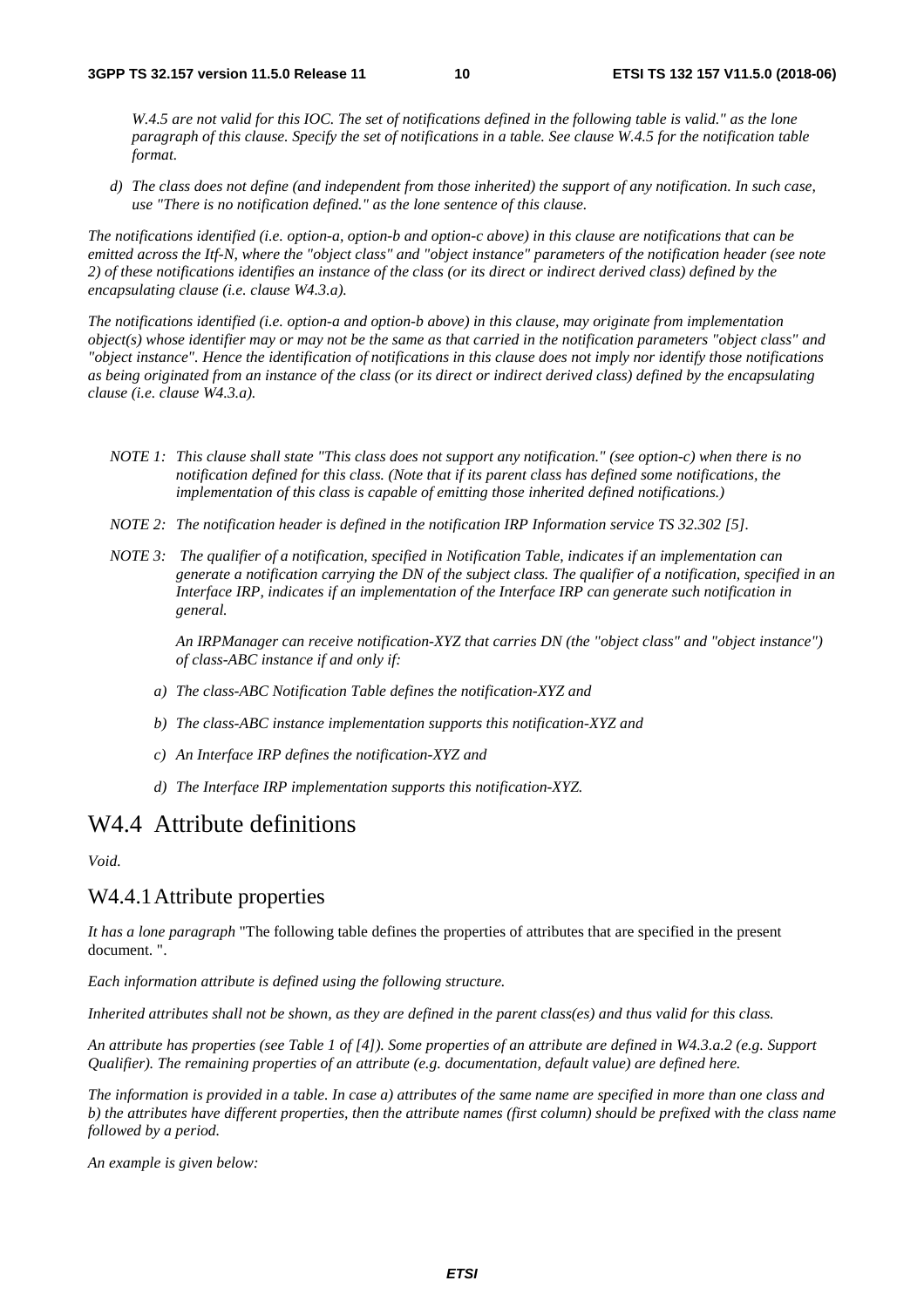| <b>Attribute Name</b> | <b>Documentation and Allowed Values</b>                                                                                    | <b>Properties</b>                                                                                                                              |
|-----------------------|----------------------------------------------------------------------------------------------------------------------------|------------------------------------------------------------------------------------------------------------------------------------------------|
| xyzld                 | It identifies<br>allowedValues:                                                                                            | type: Integer<br>multiplicity:<br>isOrdered:<br>isUnique:<br>defaultValue:<br>isNullable: False                                                |
| Abc.state             | It indicates<br>allowedValues:<br>"ON": the state is on:<br>"OFF": the state is off.                                       | type: < <enumeration>&gt;<br/>multiplicity: 1<br/>isOrdered: N/A<br/>isUnique: N/A<br/>defaultValue: False<br/>isNullable: False</enumeration> |
| Zyz.state             | It indicates<br>allowedValues:<br>"HIGH": the state is high;<br>"MEDIUM": the state is medium:<br>"LOW": the state is low. | type: < <enumeration>&gt;<br/>multiplicity: 1<br/>isOrdered: N/A<br/>isUnique: N/A<br/>defaultValue: False<br/>isNullable: False</enumeration> |
| labc                  | It defines<br>allowedValues:                                                                                               | $type: \ldots$<br>multiplicity:<br>isOrdered:<br>isUnique:<br>defaultValue:<br>isNullable:                                                     |

*In case there is one or more attributes related to role (see section 5.2.9 of [4]), the attributes related to role shall be specified at the bottom of the table with a divider "Attribute related to role". See example below.* 

| <b>Attribute Name</b>            | Documentation and Allowed Values | <b>Properties</b>   |
|----------------------------------|----------------------------------|---------------------|
| abc                              | It defines                       | type: << dataType>> |
|                                  |                                  | multiplicity:       |
|                                  | allowedValues:                   | isOrdered:          |
|                                  |                                  | isUnique:           |
|                                  |                                  | defaultValue:       |
|                                  |                                  | isNullable:         |
|                                  |                                  |                     |
| <b>Attribute related to role</b> |                                  |                     |
| aEnd                             | It defines                       | type: DN            |
|                                  |                                  | multiplicity:       |
|                                  | allowed Values: Values to be     | isOrdered:          |
|                                  | conformant to TS 32.300 [13]     | isUnique:           |
|                                  |                                  | defaultValue:       |
|                                  |                                  | isNullable: False   |
|                                  |                                  |                     |

*This clause shall state* "*None.*" *if there is no attribute to define.* 

### W4.4.2 Constraints

*The <constraints> clause indicates whether there are any constraints affecting attributes. Each constraint is defined by a pair (propertyName, propertyDefinition). PropertyDefinitions are expressed in natural language.* 

*An example is given here below:* 

| <b>Name</b> | <b>Definition</b>                                                          |
|-------------|----------------------------------------------------------------------------|
|             | inv_TimerCons  The ntfTimeTickTimer is lower than or equal to ntfTimeTick. |
| traints     |                                                                            |

*This clause shall state "None." if there is no constraint.*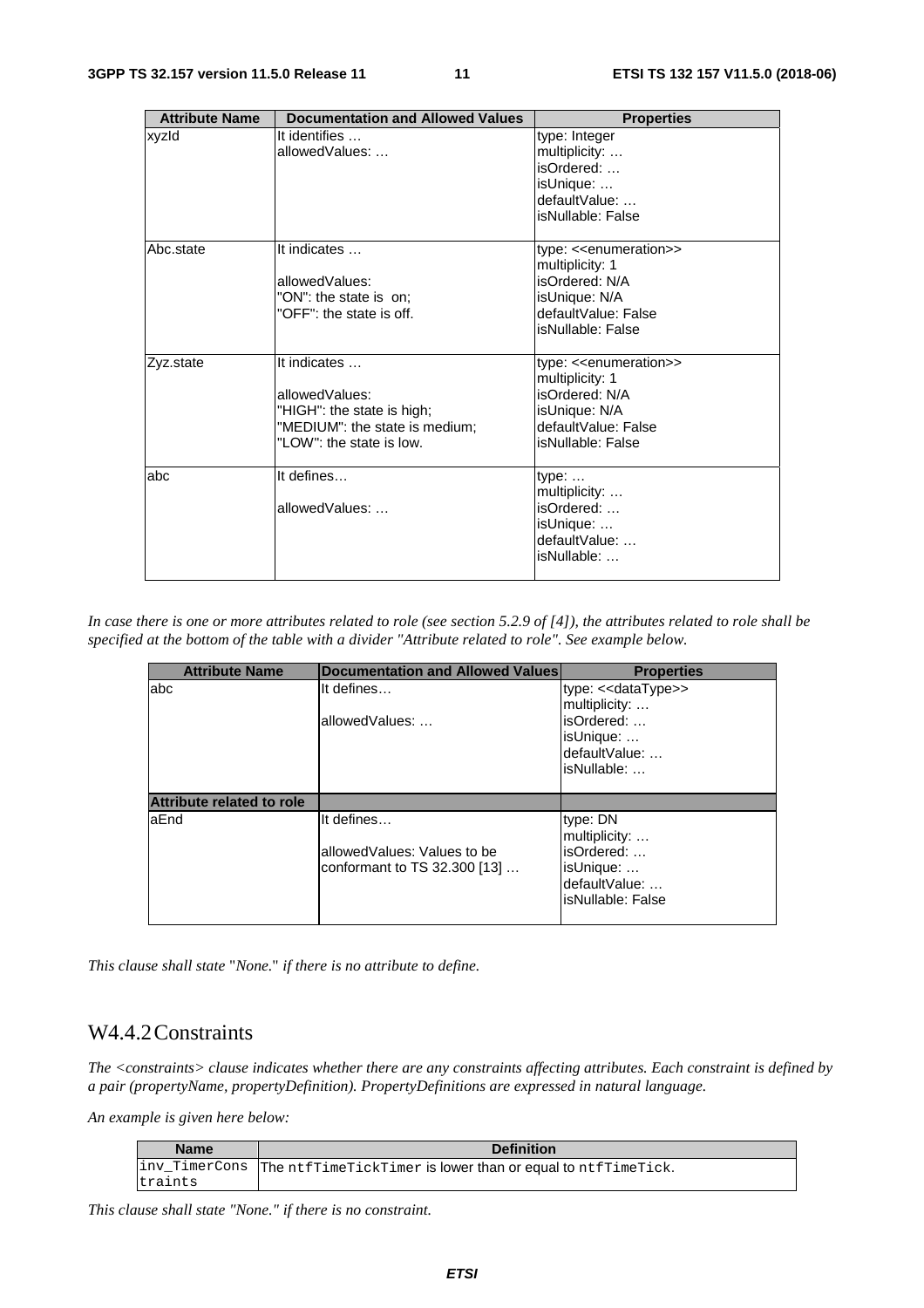### W4.5 Common Notifications

*This <Common Notifications> clause presents notifications that can be referred to by any class defined in the specification. This information is provided in tables.* 

### W4.5.1 Alarm notifications

*The following quoted text shall be copied as the only paragraph of this clause.* 

"This clause presents a list of notifications, defined in [x], that IRPManager can receive. The notification header attribute objectClass/objectInstance, defined in [y], shall capture the DN of an instance of a class defined in this specification."

*The information is provided in a table. The following is an example.* 

| <b>Name</b>    | Qualifier | <b>Notes</b> |  |
|----------------|-----------|--------------|--|
| notifyNewAlarm | M         | --           |  |

### W4.5.2 Configuration notifications

*The following quoted text shall be copied as the only paragraph of this clause.* 

"This clause presents a list of notifications, defined in [x], that IRPManager can receive. The notification header attribute objectClass/objectInstance, defined in [z], shall capture the DN of an instance of a class defined in this specification."

*The information is provided in a table. The following is an example.* 

| <b>Name</b>                | Qualifier | <b>Notes</b> |
|----------------------------|-----------|--------------|
| notifyAttributeValueChange |           | --           |
| notifyObjectCreation       |           | --           |
| notifyObjectDeletion       |           | --           |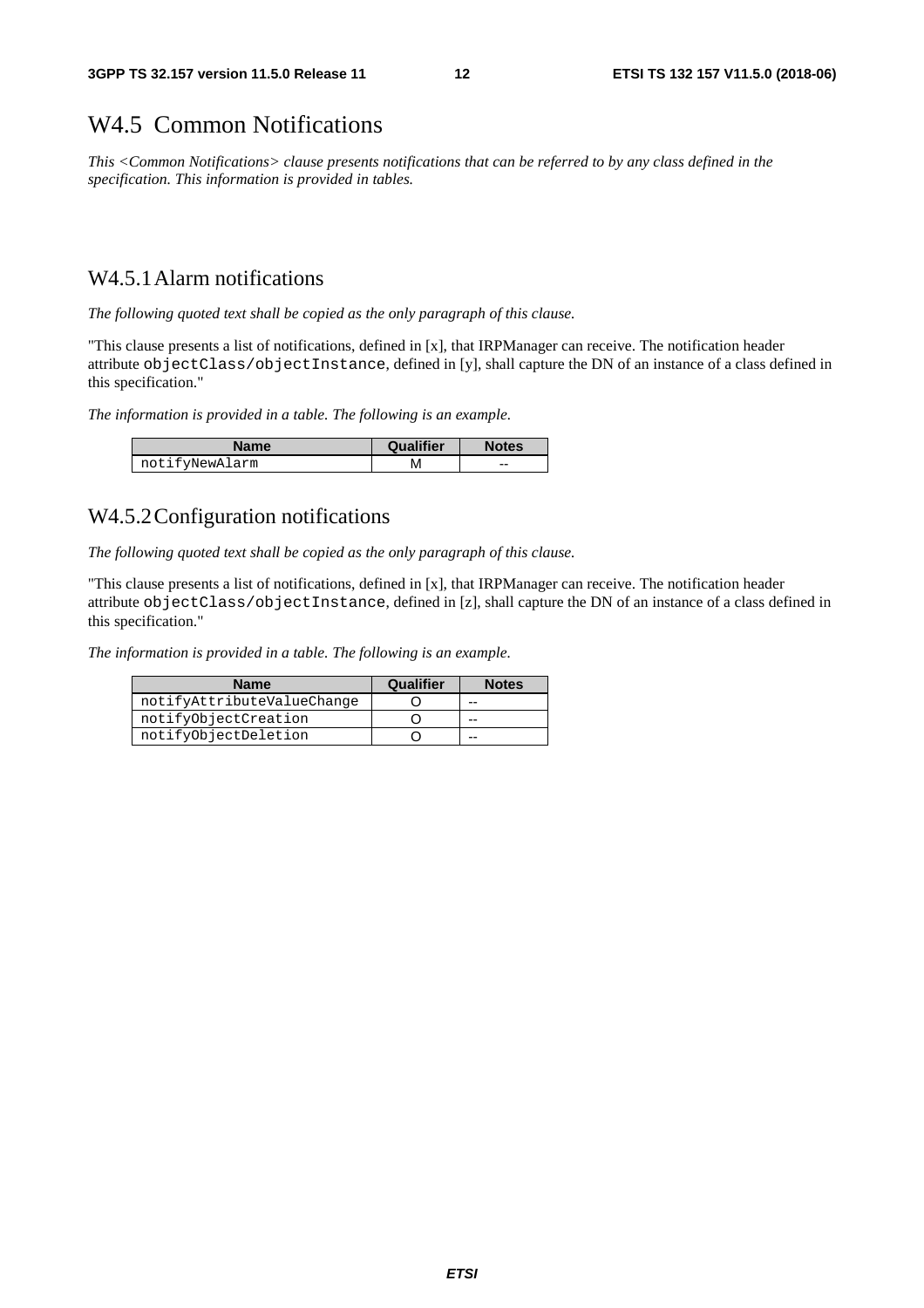## 4.3 Template for Interface IRP IS

## Y1 Scope

*TBD* 

### Y2 References

*TBD* 

## Y3 Definitions and abbreviations

 *TBD* 

### Y4 TBD

TBD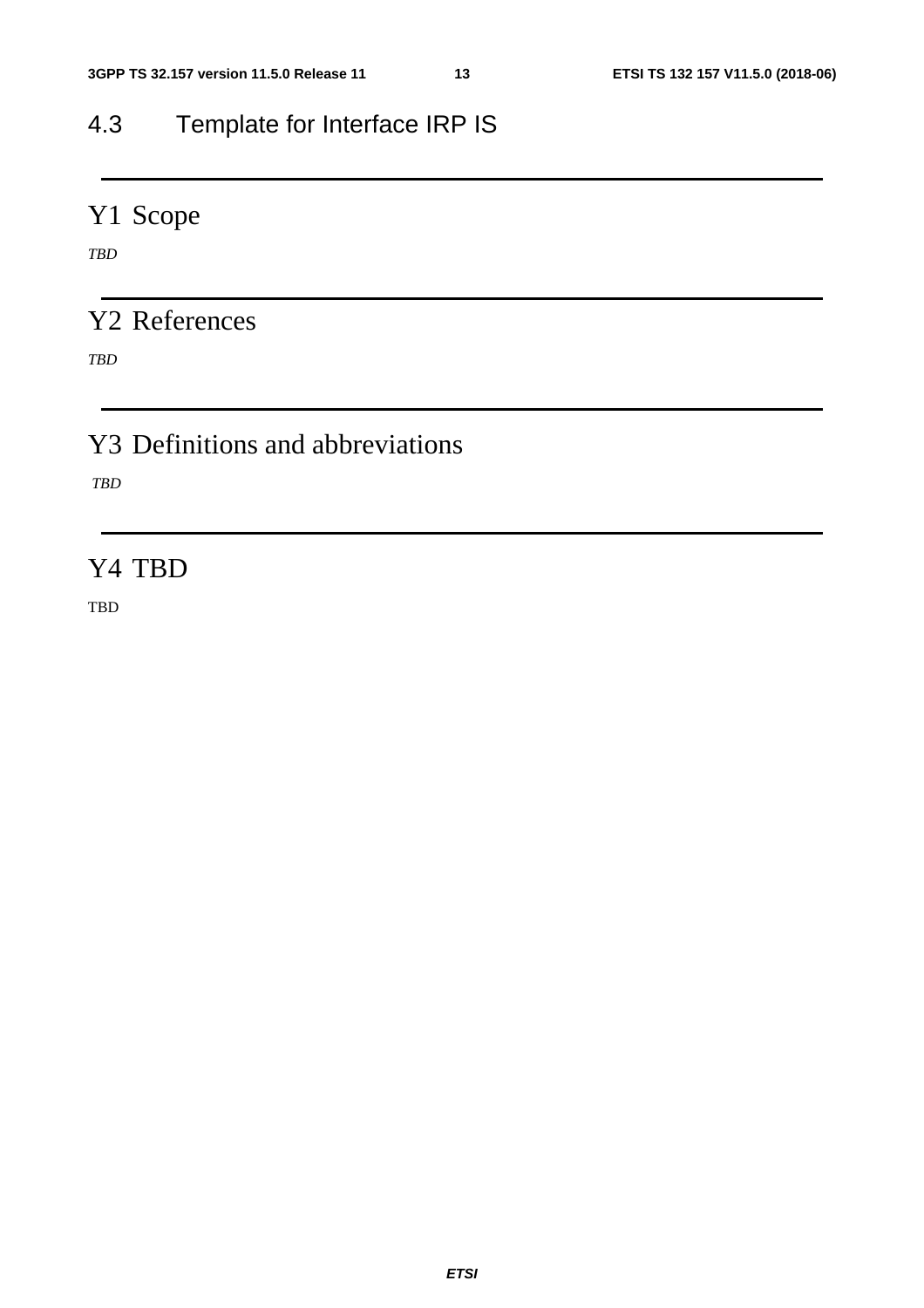## Annex A (informative): Change history

| <b>Change history</b> |       |               |           |              |                                                           |               |            |
|-----------------------|-------|---------------|-----------|--------------|-----------------------------------------------------------|---------------|------------|
| Date                  | TSG # | TSG Doc.      | <b>CR</b> | <b>IRevi</b> | <b>Subiect/Comment</b>                                    | Old           | <b>New</b> |
| 2013-06               | SA#60 | SP-130304 001 |           |              | Correct the description of the attribute definition table | 11.0.0 11.1.0 |            |
| 2013-09               | SA#61 | SP-130433 002 |           |              | Correction of ambiguous statements                        | 11.1.0 11.2.0 |            |
| 2013-12               | SA#62 | SP-130614 003 |           |              | Move instruction to the correct subclause                 | 11.2.0 11.3.0 |            |
| 2014-06               | SA#64 | SP-140359 004 |           |              | remove the feature support statements                     | 11.3.0 11.4.0 |            |

| <b>Change history</b> |         |                   |            |             |         |                         |                              |
|-----------------------|---------|-------------------|------------|-------------|---------|-------------------------|------------------------------|
| Date                  | Meeting | <b>TDoc</b>       | <b>ICR</b> | <b>IRev</b> | $1$ Cat | Subject/Comment         | <b>New</b><br><b>version</b> |
| 2018-06               | SA#80   | <b>ISP-180423</b> | 0006       |             |         | Correction of reference | 11.5.0                       |